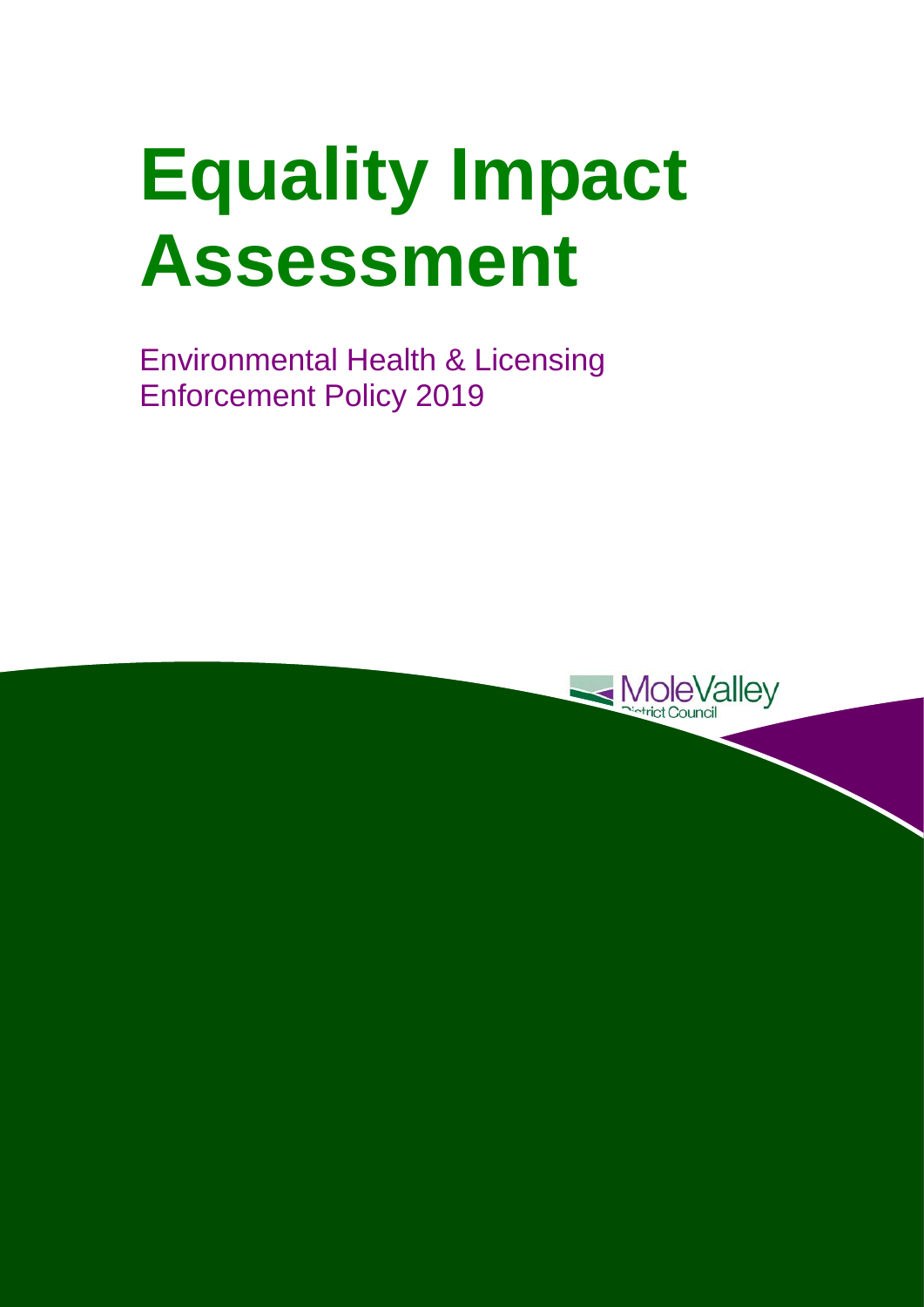#### **Section 1: Introduction and background**

| What is being assessed?          | Environmental Health & Licensing Enforcement<br>Policy 2019 |  |  |  |
|----------------------------------|-------------------------------------------------------------|--|--|--|
| <b>Business unit</b>             | Environmental Health & Licensing                            |  |  |  |
| Job title of assessor            | Strategic Partnership Manager - EH & Licensing              |  |  |  |
| <b>Strategic Management Lead</b> | <b>Jack Straw</b>                                           |  |  |  |
| Date of assessment               | 12.08.19                                                    |  |  |  |
| Is this a new or existing        | Existing function with a new/updated policy                 |  |  |  |
| function or policy?              |                                                             |  |  |  |

**Description of the function or policy, including:** 

- **The aims and scope**
- **The main beneficiaries or users**
- **The main equality issues and barriers, and the protected characteristics they relate to (not all assessments will encounter issues relating to every protected characteristic)**

of regulations. This policy describes the key aims, principles, priorities and options open to Environmental Health and Licensing to secure regulatory compliance and both investigate and, where necessary, undertake enforcement action following breaches

It provides clarity to both our commitment and approach to securing effective public and environmental protection, for those who reside, work or visit our area.

## **Priorities or other local, regional or national plans and priorities Description of how the function or policy fits into the Council's Corporate**

Local Authorities are required to publish a policy setting out their approach to compliance and enforcement by the Regulators' Code which was published by the 'Better Regulation' Delivery Office (now Regulatory Delivery, part of the Department for Business, Energy & Industrial Strategy) in April 2014.

All regulatory services within Environmental Health & Licensing are covered by this policy and include:

- The Residential & Environment Team e.g. statutory nuisances, contaminated land, air quality, housing conditions and standards, filthy & verminous premises, licensing of houses in multiple occupation and caravan sites etc.
- The Commercial Team e.g. food hygiene and safety, and infectious disease

 $\overline{a}$  religion and belief, gender reassignment, sexual orientation, and marriage and civil partnership (Source: The protected characteristics are age, sex, disability, pregnancy and maternity, race and ethnicity, Equality Act 2010)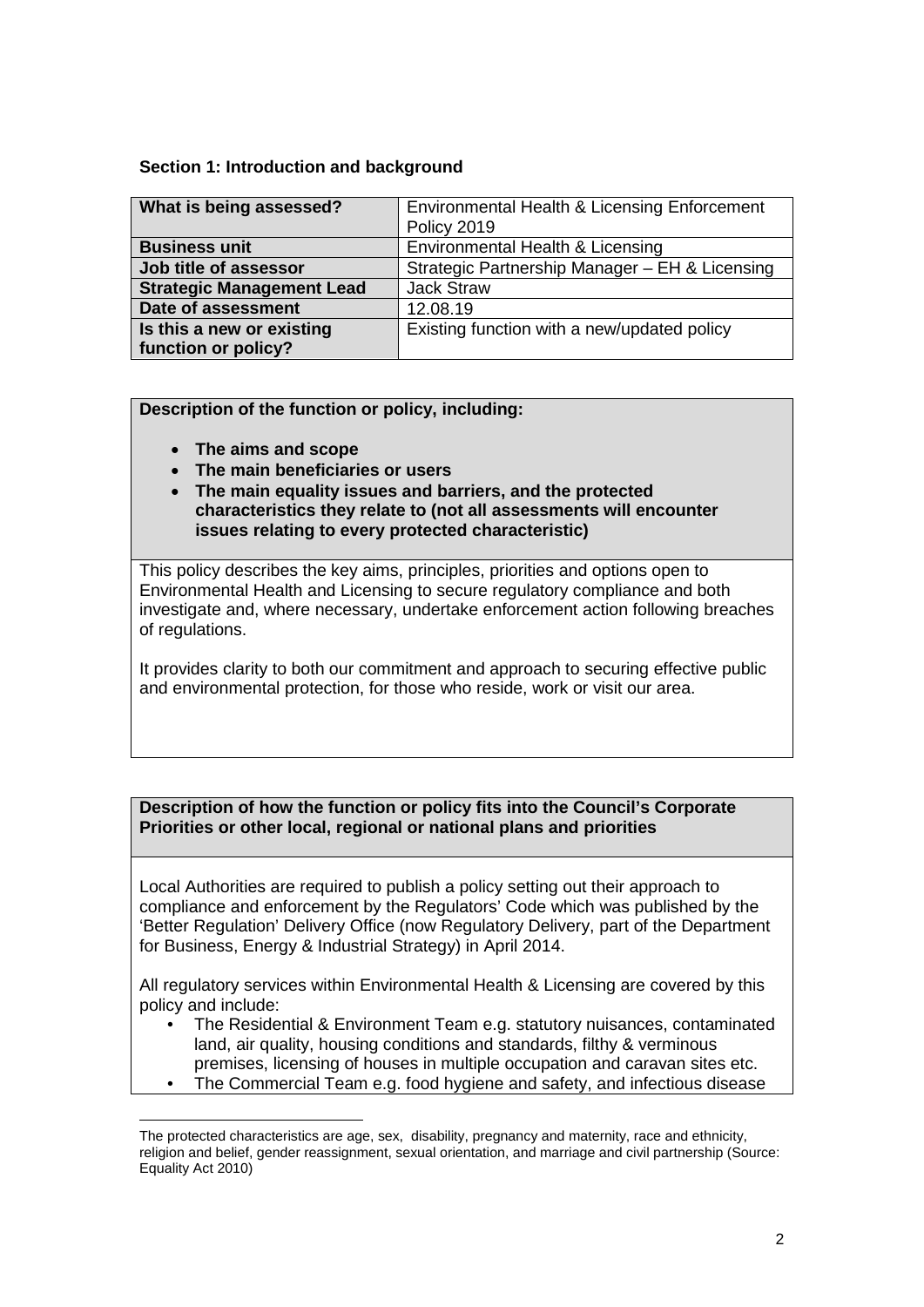control, occupational health & safety in the workplace; smoke-free legislation etc.

 • The Compliance Team e.g. licensing of alcohol & 'public entertainment', gambling, hackney carriages and private hire vehicle, animal welfare, street trading and various other licensable activities etc.

 In addition to general principles detailed in the Regulators' Code and this Policy, there will be specific guidance and policy objectives for each of these enforcement teams. This may include national codes, guidance, national priorities, local enforcement priorities, aims, objectives and service standards.

 outcomes for England supported by the Department for Business, Energy & Industrial Each team within Environmental Health & Licensing will have regard to these additional requirements whilst undertaking their work. National priority regulatory Strategy are:

- Support economic growth, especially in small businesses, by ensuring a fair, responsible and competitive trading environment
- • Protect the environment for future generations including tackling the threats and impacts of climate change
- Improve quality of life and wellbeing by ensuring clean and safe neighbourhoods
- Help people to live healthier lives by preventing ill health and harm and promoting public health; and
- • Ensure a safe, healthy and sustainable food chain for the benefits of consumers and the rural economy

The teams will also have regard to the priorities of the Council Strategy 2019-2024 which include:

- Community Wellbeing Promote opportunities for residents of all ages to live safe, healthy and fulfilling lives
- Environment Work with other agencies to lessen the impact of environmental pollution, paying particular attention to air quality; and
- Prosperity Work towards making Mole Valley a prime business location with improved infrastructure to attract and retain creative, entrepreneurial and innovative talent.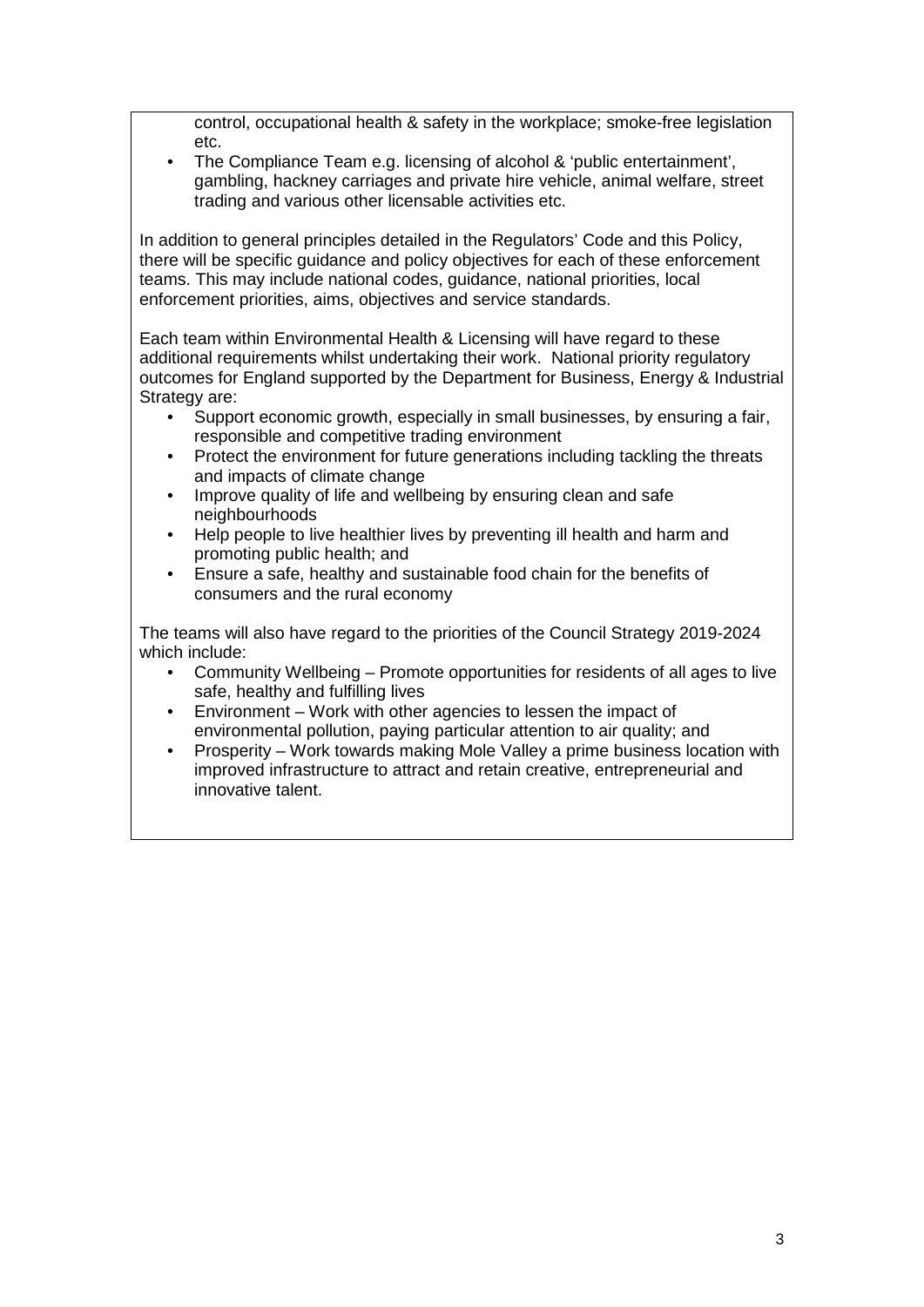#### **Section 2: Analysis and assessment**

 **Indicate for each protected characteristic whether there may be a positive impact, negative impact, a mixture of both or no impact – using a tick in the appropriate columns** 

| <b>Protected</b><br>characteristics | <b>Positive</b> | <b>Negative</b> | <b>No</b><br>impact     | Reason        |
|-------------------------------------|-----------------|-----------------|-------------------------|---------------|
| Age                                 |                 |                 | $\checkmark$            |               |
| Sex                                 |                 |                 | $\overline{\checkmark}$ |               |
| <b>Disability</b>                   |                 |                 | $\checkmark$            |               |
| Pregnancy and<br>maternity          |                 |                 | $\checkmark$            |               |
| Race and ethnicity                  |                 |                 | $\checkmark$            |               |
| Religion and belief                 |                 |                 | $\checkmark$            |               |
| Gender                              |                 |                 | $\checkmark$            |               |
| reassignment                        |                 |                 |                         |               |
| Sexual orientation                  |                 |                 | $\checkmark$            |               |
| Marriage and civil                  |                 |                 | $\checkmark$            |               |
| partnership                         |                 |                 |                         |               |
| Other aspects to<br>consider        | <b>Positive</b> | <b>Negative</b> | <b>No</b><br>impact     | <b>Reason</b> |
| Carers                              |                 |                 | $\checkmark$            |               |
| Rural/urban                         |                 |                 | $\checkmark$            |               |
| access issues                       |                 |                 |                         |               |
| HR issues (how                      |                 |                 | $\checkmark$            |               |
| will staff with                     |                 |                 |                         |               |
| protected                           |                 |                 |                         |               |
| characteristics be                  |                 |                 |                         |               |
| affected?)                          |                 |                 |                         |               |

#### **What can be done to reduce the effects of any negative impacts?**

Where negative impact cannot be completely diminished, can this be justified, and is it lawful?

The Policy is intended to show Environmental Health and Licensing's approach to securing regulatory compliance and the options available within legislation covered by the teams above.

 The main focus will be on the activities that give rise to the most serious risks to the safety and health of the public and/or the environment or where a duty-holder seeks a commercial advantage by breaking the law.

As the policy details the approach to securing regulatory compliance within legislation there are no identified negative impacts for each protected characteristics.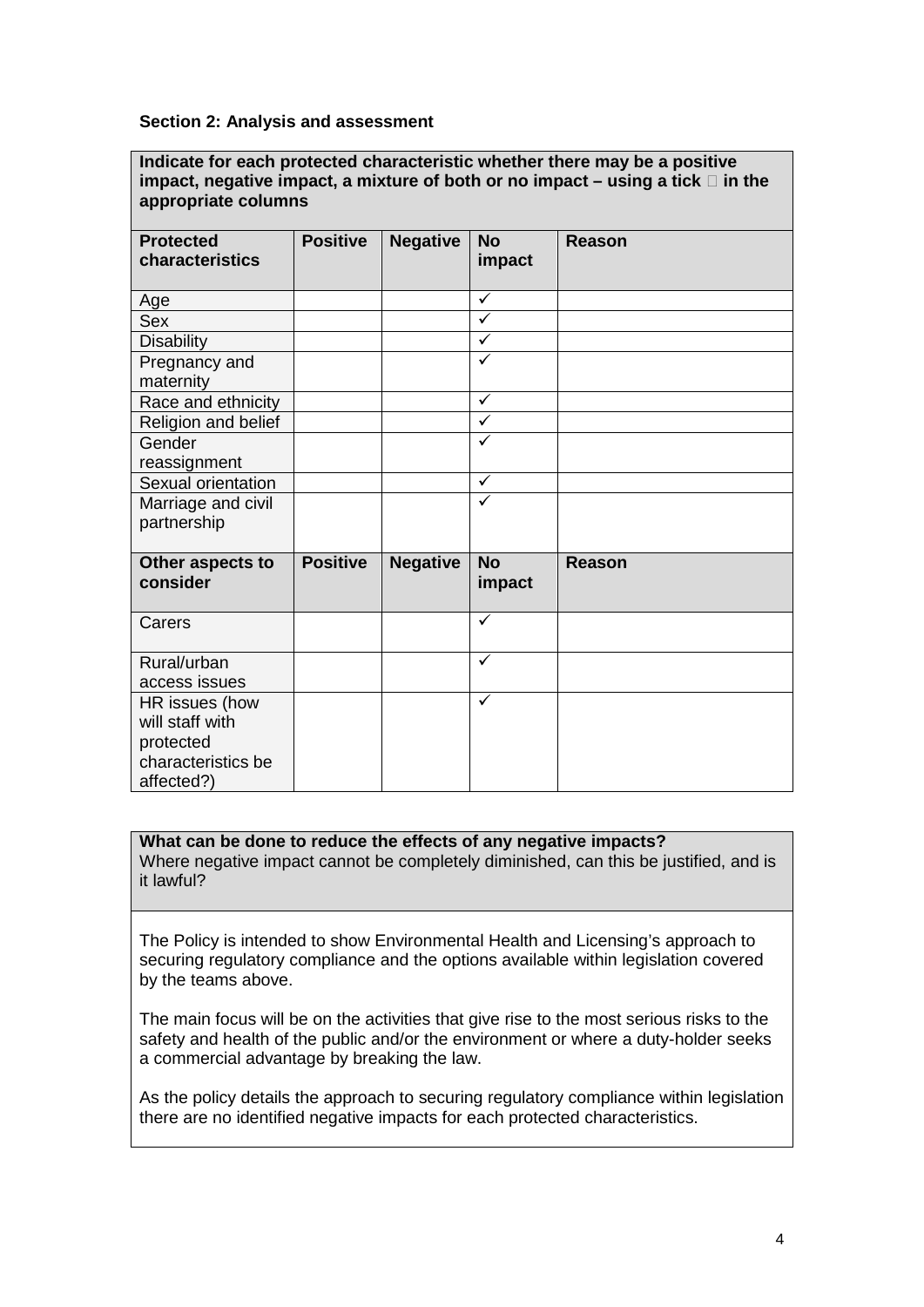**Where there are positive impacts, what changes have been or will be made?**  Who are the beneficiaries? How have they benefited?

The Policy is intended to show Environmental Health and Licensing's approach to securing regulatory compliance and the options available within legislation covered by the teams above.

 The main focus will be on the activities that give rise to the most serious risks to the safety and health of the public and/or the environment or where a duty-holder seeks a commercial advantage by breaking the law.

As the policy details the approach to securing regulatory compliance within legislation there are no identified positive impacts for each protected characteristics.

### **Questions to be addressed**

- what kind of equality impact will there actually be? No impact Using your initial impression, the available evidence and the views of others,
- Is the impact positive or negative, or is there a mix of both? No impact
- likely to be affected? N/A • How significant is the impact in terms of its nature and the number of people
- Could the impact constitute unlawful discrimination? No
- Can any negative impact be justified? N/A
- • What do you need to do, or what changes do you need to make in order to minimise negative impact? (Recommendations) N/A
- these be maximised? N/A What are the positive impacts likely to result from the proposal and how can
- • Will reducing negative impacts and maximising positive ones require any additional resources? N/A
- extent of the impact? N/A • What further information is required to measure the probability and/or the
- Where and how can that information be obtained? N/A

## **Section 3: Evidence gathering and fact-finding**

#### **What evidence is available to support your views above?**  Please include:

- A summary of the available evidence
- Identification of where there are gaps in the evidence (this may identify a need for more evidence in the action plan)
- services. • What information is currently captured with respect to usage and take up of
- What the current situation is in relation to equality and diversity monitoring (where relevant)

 **How have stakeholders been involved in this assessment?**